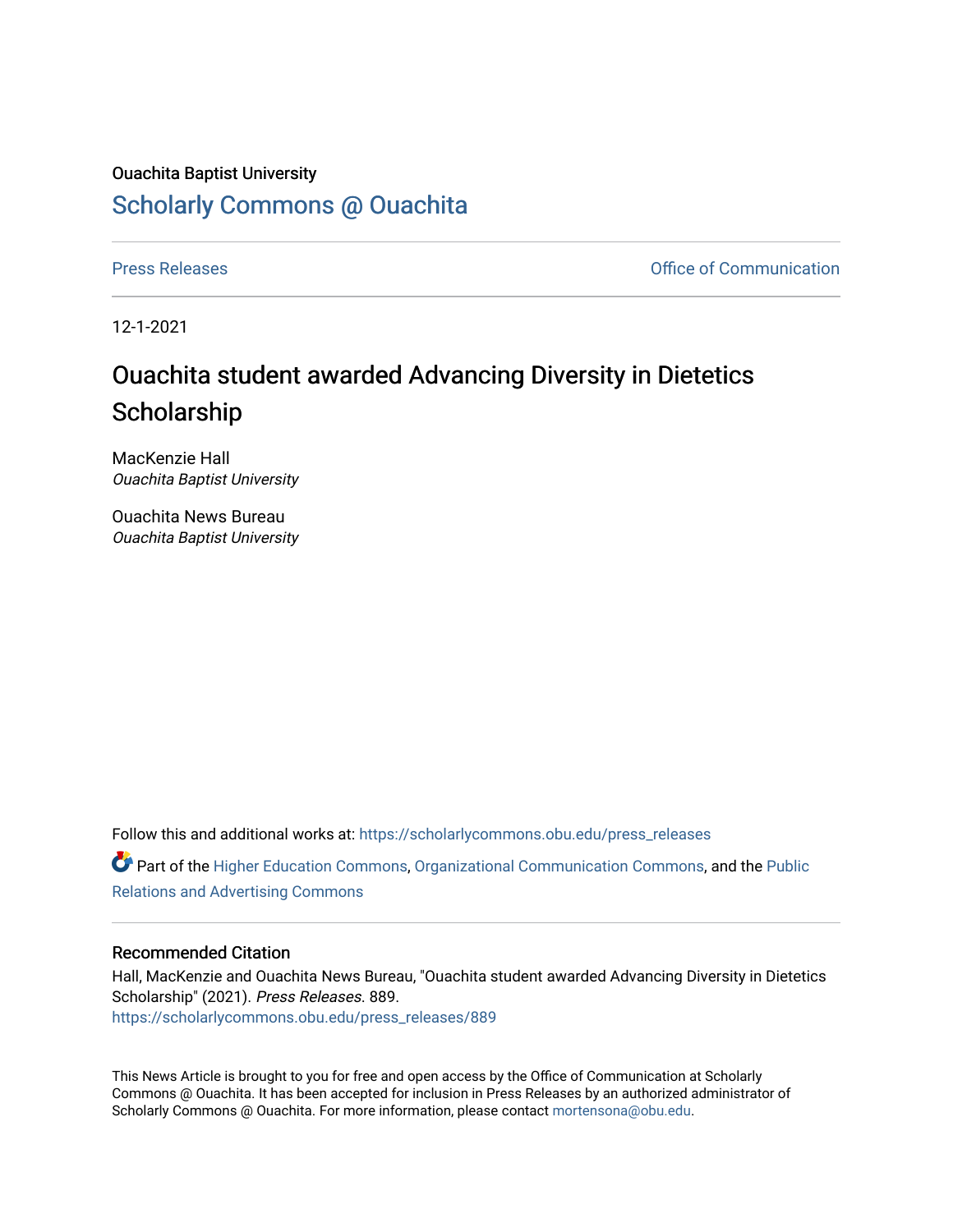



*Photo 1* by Abby Blankenship

For immediate release **Ouachita student awarded Advancing Diversity in Dietetics Scholarship** *By MacKenzie Hall* December 1, 2021 For more information, contact OBU's news bureau at [newsbureau@obu.edu](mailto:newsbureau@obu.edu) or (870) 245-5208

ARKADELPHIA, Ark.—Latina Robinson of North Little Rock, Ark., a Dietetic Internship graduate student at Ouachita Baptist University, is one of two recipients a \$25,000 Advancing Diversity in Dietetics Scholarship from the Academy of Nutrition and Dietetics (AND) Foundation.

The scholarship was established to advance inclusion, diversity, equity and access for dietetics students to increase racial and ethnic diversity in the field. The \$25,000 scholarship is for the 2021-2022 academic year to support students as they pursue dietetic careers.

"I was delighted and appreciative to receive the AND Diversity in Dietetics Scholarship. I honestly could not believe that they chose to select me out of all the other applicants in the nation. What a blessing," Robinson said. "It is amazing to know that AND believes in me and what I intend to do within my community.

"I knew Ouachita's dietetic internship program would teach me the necessary competencies to help develop a confident disposition," she added. "I love the program's community concentration and public health aspect, which fully embodies my core value of becoming a registered dietitian."